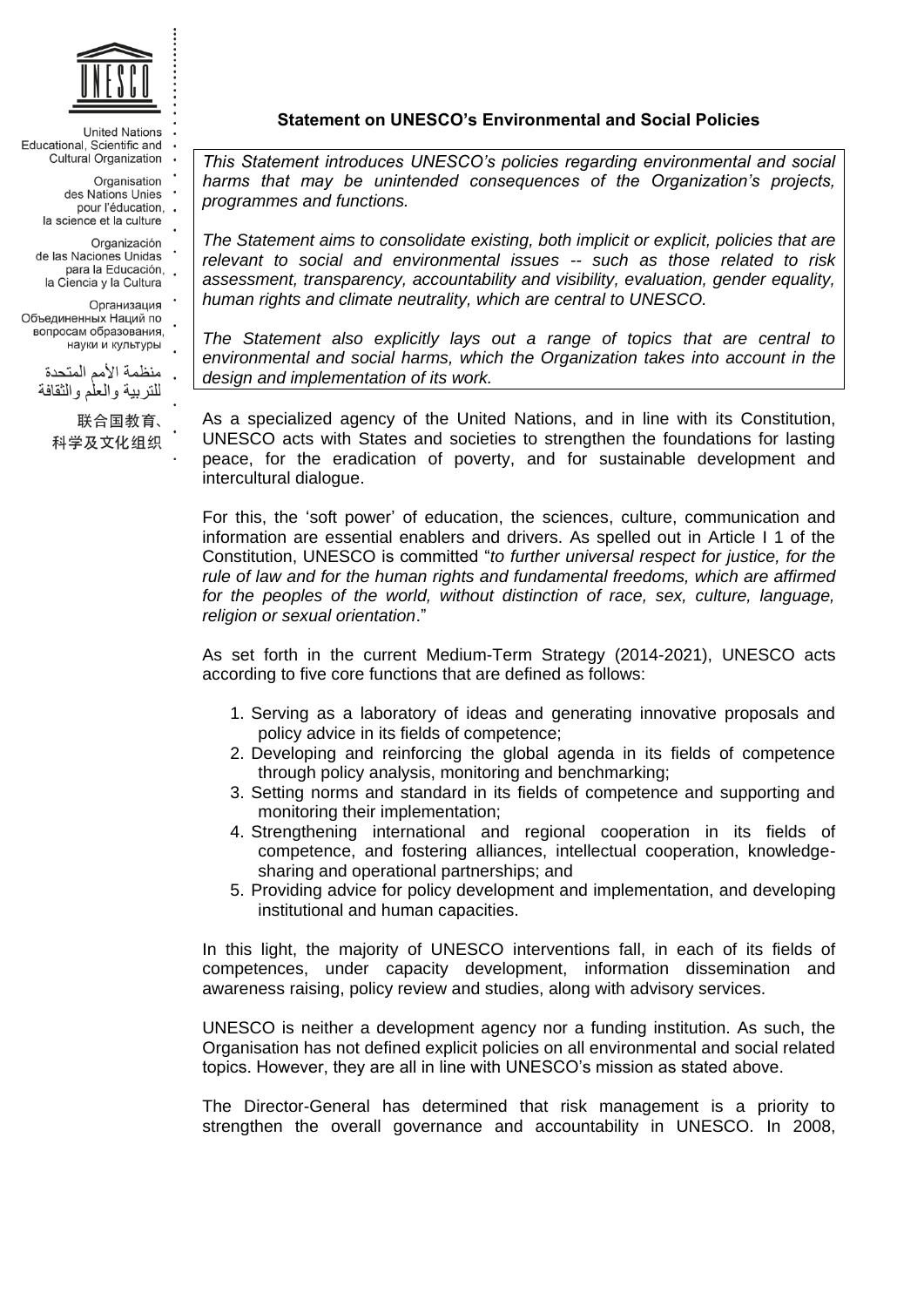UNESCO started taking measures towards establishing an integrated risk management framework, following recommendations made at the United Nations level and further reinforced by the Independent Oversight Advisory Committee. To this end, the Organization includes a review of risks, including environmental and social risks, from the very outset of project development. The UNESCO standard template for preparation of project document specifically requires an explanation of how gender equality will be addressed and requires an annex on risk analysis and mitigation, with indication of the risk owner (person accountable for the risk management). The risk categories explicitly mentioned for inclusion are environmental, political, economic and social risks. In project monitoring and reporting, the "conclusions of a risk analysis related to the implementation" are required along with "the measures foreseen to mitigate the negative impact of a threat", if any. UNESCO's Risk Management Training Handbook [\(http://unesdoc.unesco.org/images/0019/001906/190604E.pdf\)](http://unesdoc.unesco.org/images/0019/001906/190604E.pdf) provides background to increase the competency of programme specialists, while a senior management committee on risk review meets regularly.

Public access to information is key to UNESCO's commitment to transparency and accountability. In addition to its general Internet site, UNESCO has spearheaded the Transparency Portal [\(http://opendata.unesco.org/\)](http://opendata.unesco.org/) created in accordance with the International Aid Transparency Initiative (IATI) Activity Standard. This enables public access to information about the Organization's activities across sectors, countries, and regions.

In addition, the Organization has crafted an increasingly strong evaluation culture - precisely to improve project design, implementation and reporting over time by placing emphasis on knowledge generation, accountability and organizational learning. In this respect, the UNESCO Evaluation Policy for 2014-2021 was revised and significantly strengthened in spring 2015 [\(196 EX/24.INF\)](http://unesdoc.unesco.org/images/0023/002322/232246e.pdf).

There are several paths by which the public can deliver complaints to UNESCO about suspected social or environmental harms caused by its projects and programmes. On the bottom of the main page of UNESCO's website [\(http://en.unesco.org/\)](http://en.unesco.org/), one may find information for the protection of human rights (see Annex).

Reports of fraud, corruption or abuse can be made via a form on the website of the Internal Oversight Services [\(http://www.unesco.org/new/en/unesco/about-us/how](http://www.unesco.org/new/en/unesco/about-us/how-we-work/accountability/internal-oversight-service/divers/report-fraud-corruption-or-abuse/)[we-work/accountability/internal-oversight-service/divers/report-fraud-corruption-or](http://www.unesco.org/new/en/unesco/about-us/how-we-work/accountability/internal-oversight-service/divers/report-fraud-corruption-or-abuse/)[abuse/\)](http://www.unesco.org/new/en/unesco/about-us/how-we-work/accountability/internal-oversight-service/divers/report-fraud-corruption-or-abuse/).

The World Heritage Centre, the Man and the Biosphere Programme and the International Geoscience and Geoparks Programme all are required, according to their operational guidelines, to respond to complaints, which can be sent to the centre/programme or its Director/Secretary, by mail or email (including general email addresses such as [mab@unesco.org\)](mailto:mab@unesco.org).

In addition, all mail or email received by the UNESCO Director-General is routed to the appropriate unit for response. All complaints are reviewed and appropriate investigation and follow-up is undertaken. It is UNESCO policy for all correspondence to receive at minimum an initial reply within two weeks. In the case of designated sites, the complaint may need to be referred to the Government in question, or the national committee of the concerned programme for investigation.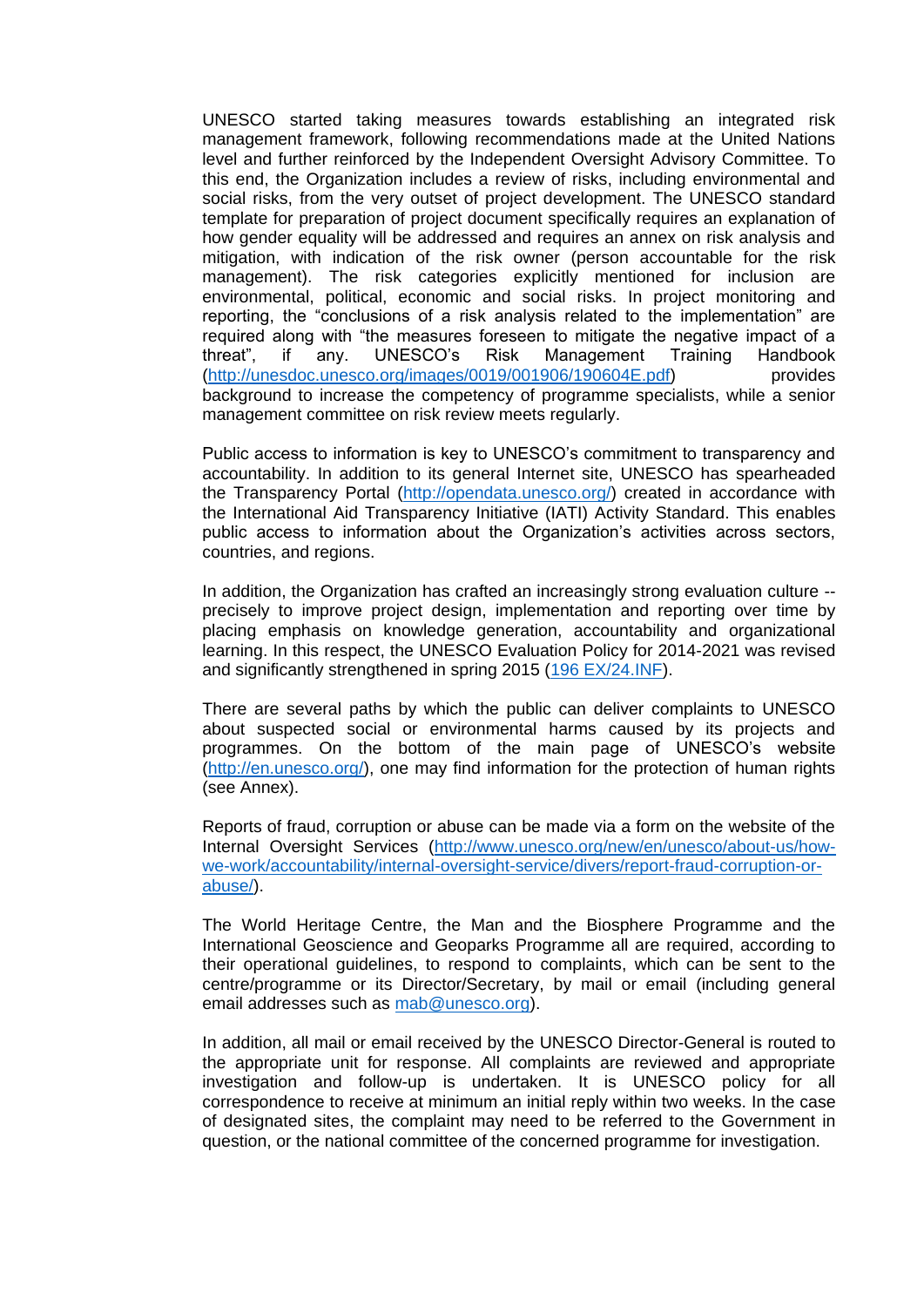In all of this, UNESCO is firmly committed to abide by the internationally set environmental and social policies and standards, in line with the World Bank Group, regional development banks and members of the United Nations system, as well as the Adaptation Fund, the Green Climate Fund and the Global Environment Facility, including for the topics listed in the Annex.

This Statement is effective immediately.

there

 Getachew Engida Deputy Director-General 26 October 2016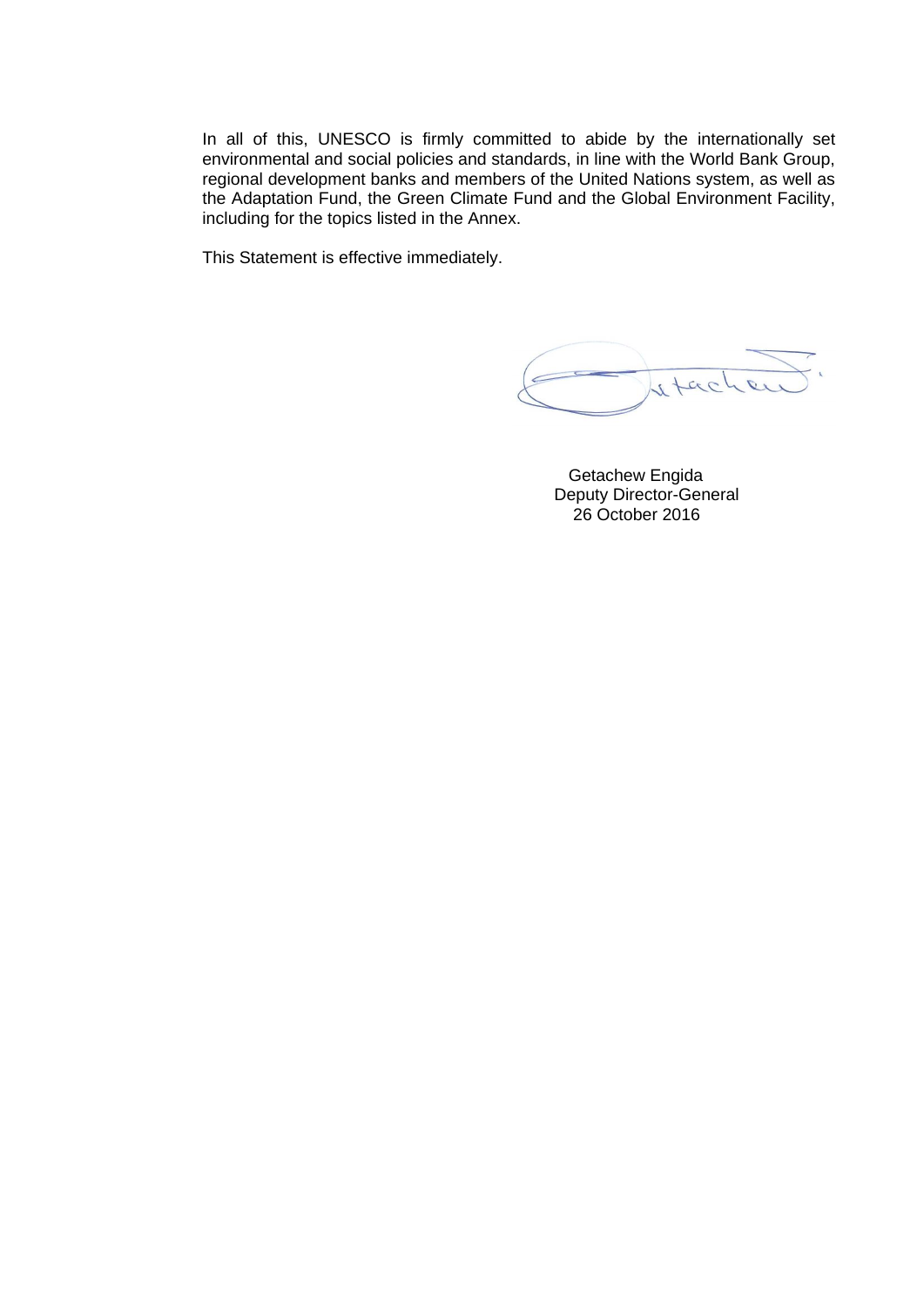### **Annex**

### **Compliance with the Law**

As stated in UNESCO Constitution, UNESCO strives to comply with all existant internationally set legislation on environmental and social matters.

### **Marginalized and Vulnerable Groups**

UNESCO gives special emphasis to marginalized and vulnerable groups, including through its two global priorities, Africa and Gender Equality, and three priority groups: Small Island Developing States, youth and least developed countries. The Medium-Term Strategy for 2014-2021 is accompanied by an Operational Strategy on Youth and also aims to address most marginalized social groups.

#### **Human Rights**

As stated in the UNESCO Constitution, and as part of the United Nations system, UNESCO is committed to promote the human rights-based approach in all programming, as defined in the UN Development Group Guidelines on the Human Rights Based Approach to Development Cooperation. This, along with Convention 169 of the International Labour Organization, as well as basic principles found in other human rights instruments provide a normative framework to guide the work of all United Nations agencies, programmes and funds including UNESCO. This human rights-based approach underpins all of UNESCO's activities.

Since 1978 there has been a procedure for dealing with any suspected violations of human rights, available at the following site:

[http://www.unesco.org/new/fileadmin/MULTIMEDIA/HQ/ERI/pdf/BrochureProcedure](http://www.unesco.org/new/fileadmin/MULTIMEDIA/HQ/ERI/pdf/BrochureProcedure104_2016EN.pdf) [104\\_2016EN.pdf\)](http://www.unesco.org/new/fileadmin/MULTIMEDIA/HQ/ERI/pdf/BrochureProcedure104_2016EN.pdf)

### **Gender Equality and Women's Empowerment**

UNESCO considers gender equality as a fundamental human right, a building block for social justice and an economic necessity. It is a critical factor for the achievement of all internationally agreed development goals, as well as a goal in and of itself. This is why one of UNESCO's two global priorities since 2007 is gender equality and why the organisation's Medium-Term Strategy (2014-2021) is accompanied by the Gender Equality Action Plan II, which provides all key definitions, explains UNESCO's adherence to the UN-System Wide Action Plan on gender equality, institutionalizes gender equality in UNESCO's organizational culture, structure and process, and defines expected results for gender equality within all Sectors and services of UNESCO. See:

[\(http://unesdoc.unesco.org/images/0022/002272/227222e.pdf\)](http://unesdoc.unesco.org/images/0022/002272/227222e.pdf).

The Division of Gender Equality, located in the Office of the Director-General, oversees a network of over 150 gender focal points, who ensure that gender equality is mainstreamed in UNESCO activities. This was strengthened in September 2016 with the adoption of the revised "UNESCO current standard template for preparation of project document" which explicitly requires gender analysis of new proposals: "…a gender analysis covering gender roles, division of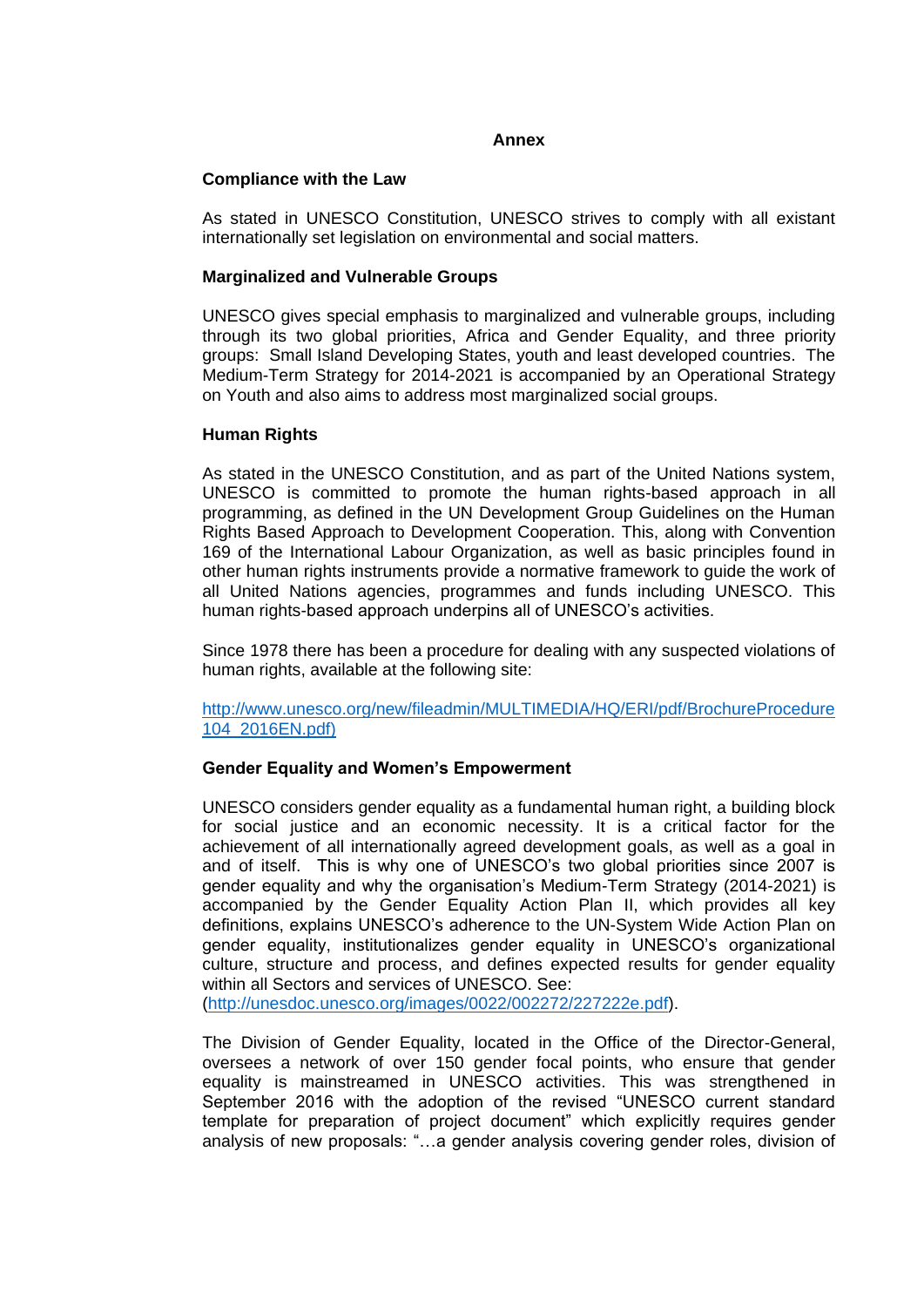labour, opportunities and constraints for women and men to access and control resources, and women's and men's different practical and strategic needs.

Sex-disaggregated data and statistics are vital. The perspectives and needs of women and girls are considered from the standpoint of project beneficiaries as well as project implementers, so as to ensure that projects and programmes are equitable and do not reinforce existing inequalities.

In relation to climate change and gender, UNESCO has actively advocated since 2007 that women are differentially and more severely affected by climate change, particularly in developing countries, and worked to ensure women's participation in climate science and policy, including for the Global Framework for Climate Services, in IPCC AR5, in UNFCCC COPs, in collaboration with partners within the UN system and beyond. UNESCO also is active in incorporating women's role in disaster risk reduction and empowering women as agents of change for both disasters and climate change. See:

[http://www.unesco.org/new/en/natural-sciences/priority-areas/gender-and](http://www.unesco.org/new/en/natural-sciences/priority-areas/gender-and-science/cross-cutting-issues/climate-change-and-gender-equality/)[science/cross-cutting-issues/climate-change-and-gender-equality/](http://www.unesco.org/new/en/natural-sciences/priority-areas/gender-and-science/cross-cutting-issues/climate-change-and-gender-equality/)

### **Core Labour Rights and Working Conditions**

UNESCO complies with ISSC guidelines on employment and its employees, including consultants and short-term contractors, have access to staff unions, an ethics office and a mediator for any grievances.

# **Indigenous Peoples**

UNESCO is developing a UNESCO Policy on Engagement with Indigenous Peoples. Developed with indigenous peoples, the policy will be considered at the 201st session of the UNESCO Executive Board (spring 2017). As part of the UN system, UNESCO adheres to [the UN Declaration on the Rights of Indigenous](http://www.un.org/esa/socdev/unpfii/documents/DRIPS_en.pdf)  [Peoples,](http://www.un.org/esa/socdev/unpfii/documents/DRIPS_en.pdf) [UNDG Guidelines on Indigenous Peoples' Issues,](http://www.ohchr.org/Documents/Issues/IPeoples/UNDGGuidelines.pdf) as well as the [System](http://www.un.org/en/events/indigenousday/SWAP_Indigenous_Peoples_WEB.pdf)  [Wide Action Plan on Indigenous Peoples.](http://www.un.org/en/events/indigenousday/SWAP_Indigenous_Peoples_WEB.pdf) The draft UNESCO Policy contains sections on non-discrimination; equity and equality; self-determination, culturally appropriate development; participation and inclusion; free, prior and informed consent; rights to lands, territories, resources, knowledge, and cultural heritage; empowerment and capacity strengthening; and gender equality in the context of indigenous peoples. The Policy was drafted by an intersectoral team led by the Local and Indigenous Knowledge Programme of UNESCO, which has contributed extensively to the IPCC and IPBES science-policy processes.

### **Protection of Natural Habitats**

UNESCO has three main programmes that directly or indirectly protect natural habitats: The 1972 World Heritage Convention, which is one of the six UN biodiversity conventions; the Man and the Biosphere (MAB) Programme created in 1971 which is based on a tripartite land use scheme of a legally constituted core protected area, buffer zone and transition zone; and since 2016 the International Geoscience and Geoparks Programme. Some sites are covered by more than one of these designations. In addition, UNESCO holds the legal instrument for the 1971 Ramsar Convention on Wetlands.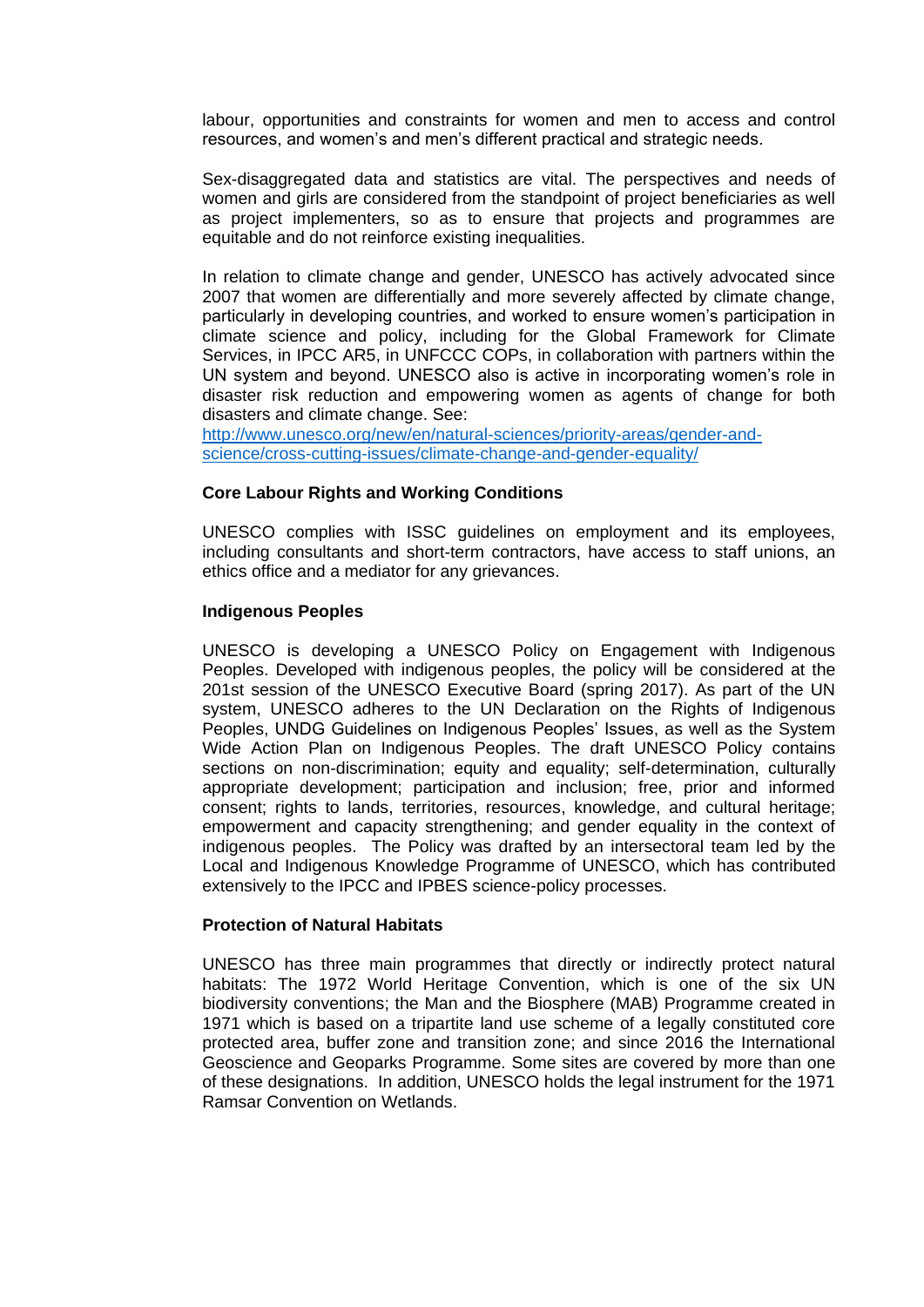Any UNESCO project taking place in the UNESCO-designated sites should only propose interventions outside core protected areas. Further, UNESCO does not finance construction or rehabilitation of large or complex dams, nor does it finance conversion of natural habitats to plantation forests, biofuel or agricultural crops.

# **Conservation of Biological Diversity and Sustainable Management of Living Natural Resources**

In addition, UNESCO does not finance introduction or use of potentially invasive, non-indigenous species or undertake activities that degrade or convert critical natural habitat. Several of its programmes aim in part to conserve biodiversity, whether in the oceans, freshwater or on land.

# **Land and Soil Conservation**

UNESCO generally does not undertake activities that would degrade land or lead to soil erosion. Any projects with physical components in natural landscapes take reasonable measures to conserve soil, retain runoff and protect desert crust.

# **Land Acquisition and Involuntary Resettlement**

UNESCO does not engage in projects that require acquisition of land or involuntary resettlement of local communities. UNESCO sites (World Heritage sites, biosphere reserves and UNESCO Global Geoparks) are nominated by national governments, which are required to work with local communities and all potentially affected people in the nomination process using a participatory, multi-stakeholder approach to governance. Sites remain under national sovereignty.

UNESCO biosphere reserve core areas are set aside for preservation of ecosystems by national legislation (i.e. as natural parks) in advance of adoption by the MAB Programme. Therefore, no economic displacement of local communities is attributable to MAB.

# **Climate Change**

UNESCO contributes to the UN system-wide efforts towards carbon neutrality, "Greening the Blue". The outcome of the current exercise has been published by UNEP with the endorsement of the UN Secretary-General ("Moving towards a climate neutral UN: The UN system's footprint and efforts to reduce it"). By way of comparison with other agencies, UNESCO has lower-than-average emissions, with total emissions per personnel at 4.28 (tCO2eq/personnel), compared with a UN average of 8.31 – e.g., FAO (3.24), ILO (3.24), UNDP (4.18), UNEP (8.15), WHO (9.60), IMF (22.07), etc. Efforts to reduce UNESCO's carbon footprint have included sharp reductions in the amount of air travel and near exclusion of air travel in business class.

[\(http://www.greeningtheblue.org/sites/default/files/MTCNUN-24.11.15](http://www.greeningtheblue.org/sites/default/files/MTCNUN-24.11.15-sequential.pdf) [sequential.pdf\)](http://www.greeningtheblue.org/sites/default/files/MTCNUN-24.11.15-sequential.pdf)

In this regard, in 2011 UNESCO updated its Administrative Manual following work of its Climate Change Task Force and Greening UNESCO Group: "Administrative Manual Item 15.2 "*General Provisions concerning Travel on Mission*" has been amended in order to incorporate cost saving and greening measures, clarify policy and processes to end-users and respond to audit findings and recommendations.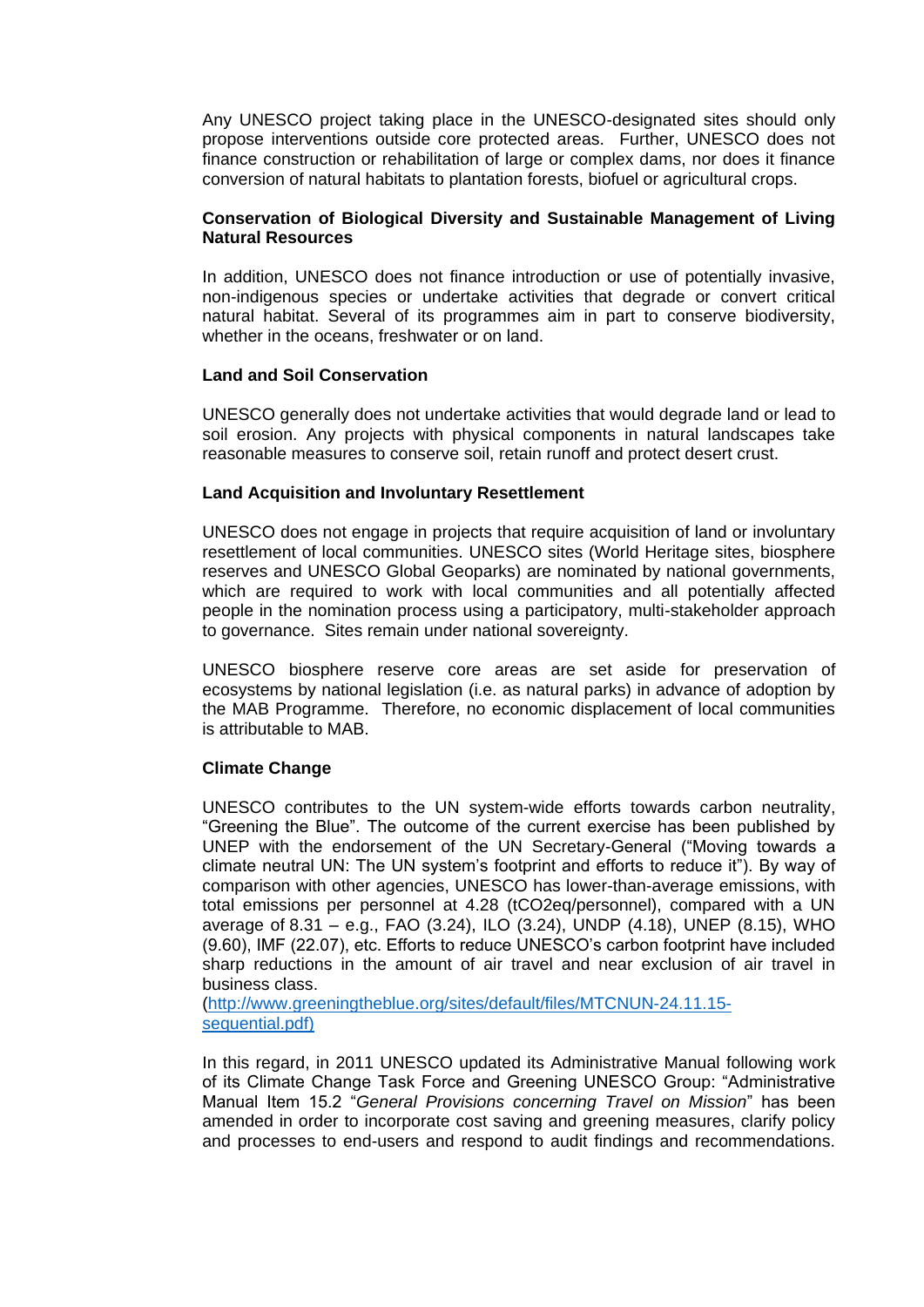The key changes concern air travel class downgrade, […], mandatory travel by train for trips up to four hours in Europe…".

In 2010, the Greening UNESCO team published the *Staff Guide to Greening UNESCO* [\(http://unesdoc.unesco.org/images/0019/001914/191471e.pdf\)](http://unesdoc.unesco.org/images/0019/001914/191471e.pdf) which provides guidance on the carbon footprint of alternative commuting options, as well as energy saving tips for the office. The Greening UNESCO Group's efforts led to improved energy efficiency being incorporated as a priority into the main offices during their restoration at that time and in future planned renovation works, as well as to the standardized adoption of recycling, safer cleaning products and greener office supplies. In addition to the Procurement Section, the Headquarters Committee and the Health and Safety Committee address such issues, as does the Organisation's Sustainability Management Focal Point.

Through its programmes dedicated to education, natural and human and social sciences, culture and communication and information, UNESCO is actively contributing to addressing climate change related challenges in its Member States. For additional information, see UNESCO's draft updated Strategy on Climate Change [200 EX/5 Part I \(C\).](http://unesdoc.unesco.org/images/0024/002457/245703e.pdf)

UNESCO's Director-General as Chair of the UN High Level Committee on Management (HLCM) had led the Committee to unanimously endorse the system wide roadmap for UN climate neutrality by 2020 towards enhancing environmental sustainability of UN operations. This was then adopted by the UN Chief Executives Board (CEB) in April 2015.

# **Pollution Prevention and Resource Efficiency**

In addition to the changes introduced by the Greening UNESCO Group, pollution prevention and resource efficiency are taught at the graduate level at the UNESCO-IHE Institute for Water Education, while the Education Sector's work on education for sustainable development includes a focus on sustainable production and consumption and the Natural Sciences Sector is addressing emerging pollutants in wastewater treatment, green chemistry and locally-relevant renewable energy adoption.

### **Public Health, Safety and Security**

Projects do not use or promote use of any substances listed under the Stockholm Convention on Persistent Organic Pollutants, or any other substances known to pose a risk to the health of people, biodiversity or the environment, throughout the entire lifetime of the substance from manufacture to ultimate breakdown.

UNESCO has long managed projects to mitigate certain health and safety risks: on natural disaster risk reduction including through the build back better and safe schools campaigns, and recently to address the environmental and health problems caused by abandoned small scale mines in Africa.

### **Pest Management**

If any project calls for the suppression of pests or disease vectors, it is to be done accordance with Integrated Pest Management or Integrated Vector Management practices (based on ecological knowledge) to the maximum extent possible. Any